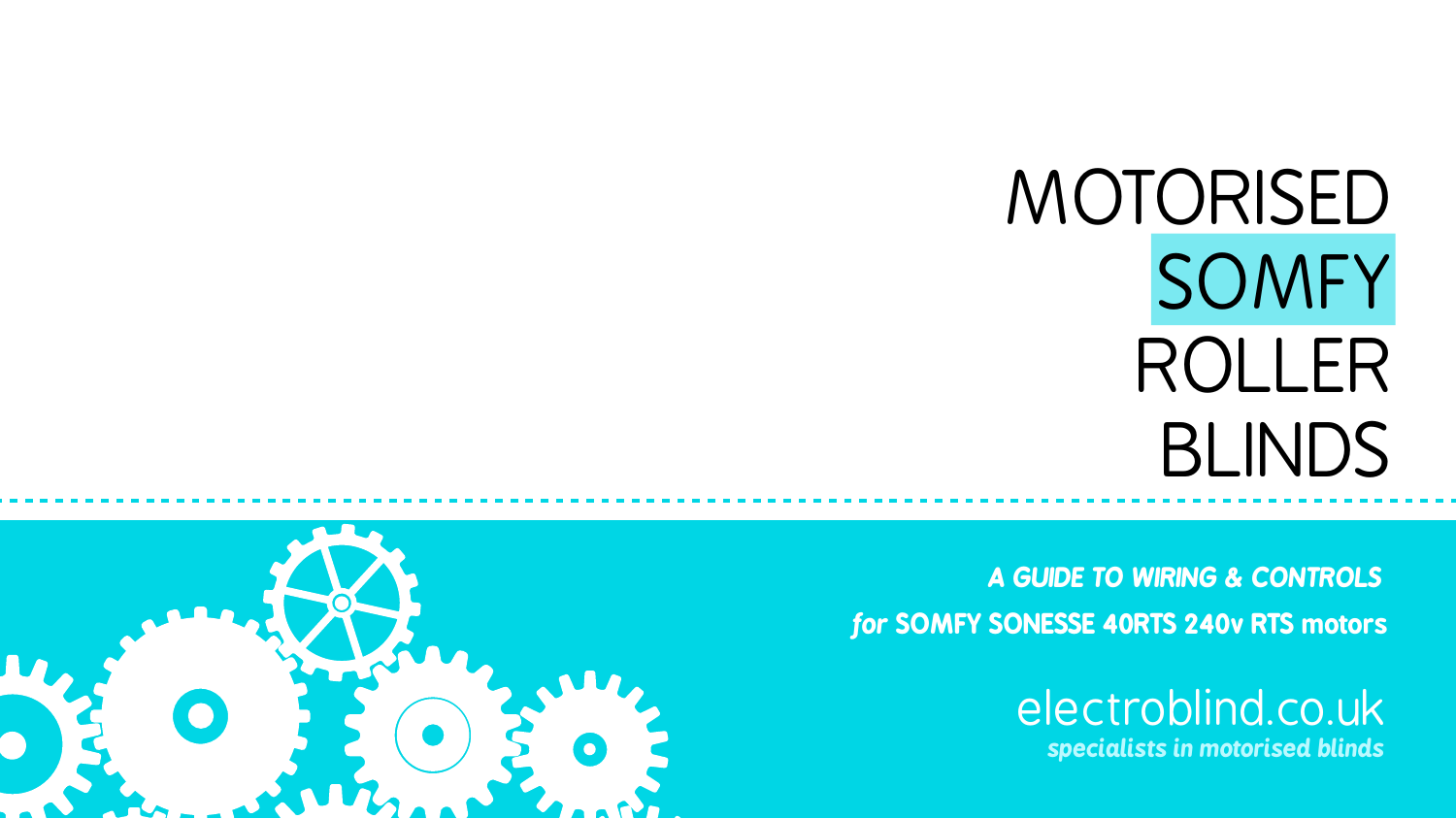### "SOMFY RTS MOTOR  $HOW DOES IT WORD$   $MORK$ ?

*Just like a TV, you simply plug it in and operate/ programme it from a remote control.* 

*The remote controls 'talks' to a receiver inside the motor and you operate your blind at the touch of a button.* 

*The motors are tubular and housed inside the barrel of your blind. A 2.5m long power cord exits at one end.* 

*There's a selection of remote controls that let you operate multiple blinds individually or in groups. Or both…*





*All electrical connections must be made by a suitably qualified professional.*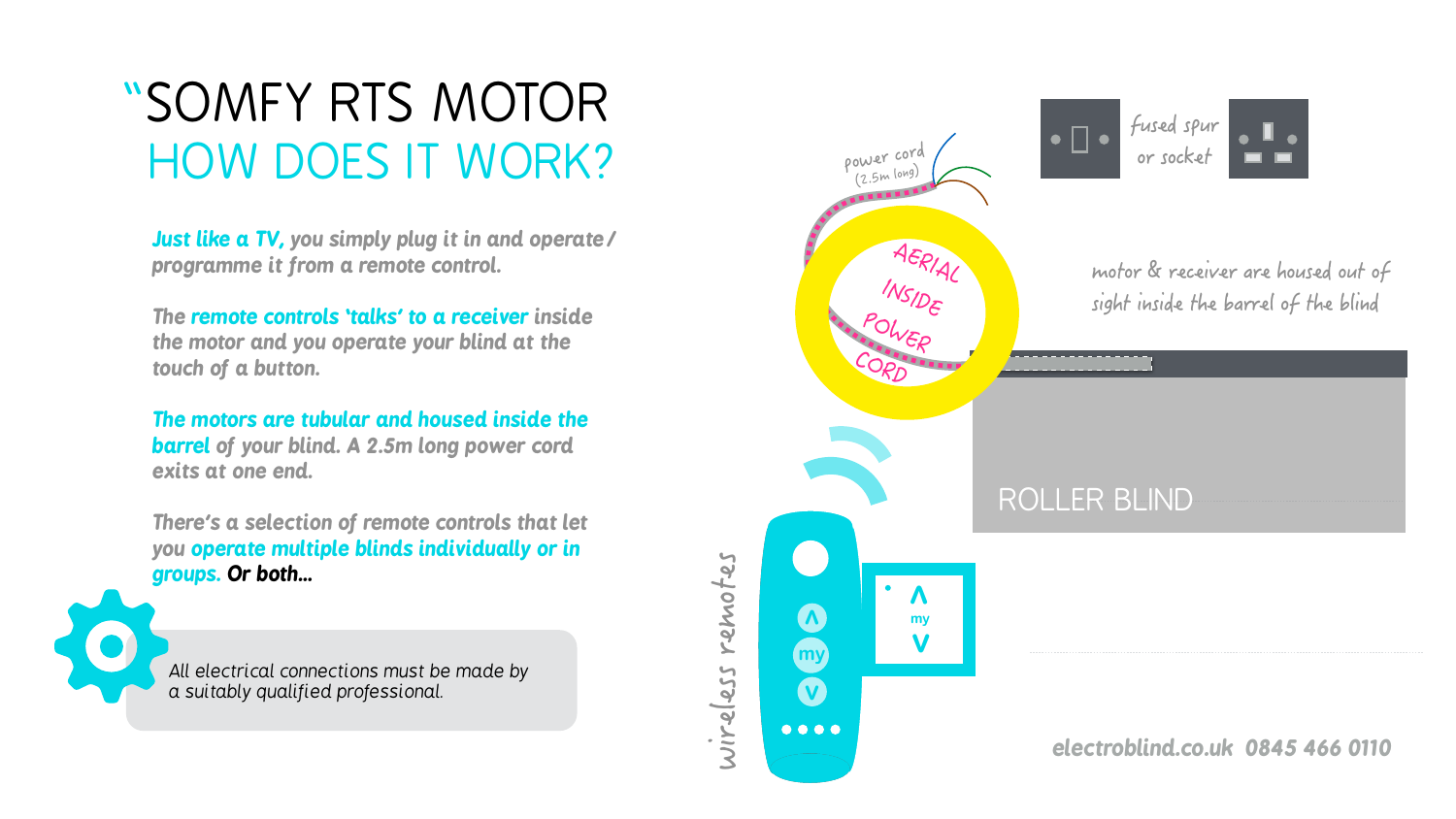*Your Somfy RTS motor can be supplied to the left or right hand side.*

*It can be plugged into a socket or hard-wired into a fused spur.* 

### "WIRING RULES THE BASICS

*If you have more than one blind to a window, each one requires an individual switched socket or a fused spur in order to isolate the motor – for safety and also to facilitate programming.*

*[electroblind.co.uk](http://electroblind.co.uk) 0845 466 0110*



*Unless we're told otherwise, all of our blinds are supplied - as standard - with a motor on the right hand side.*

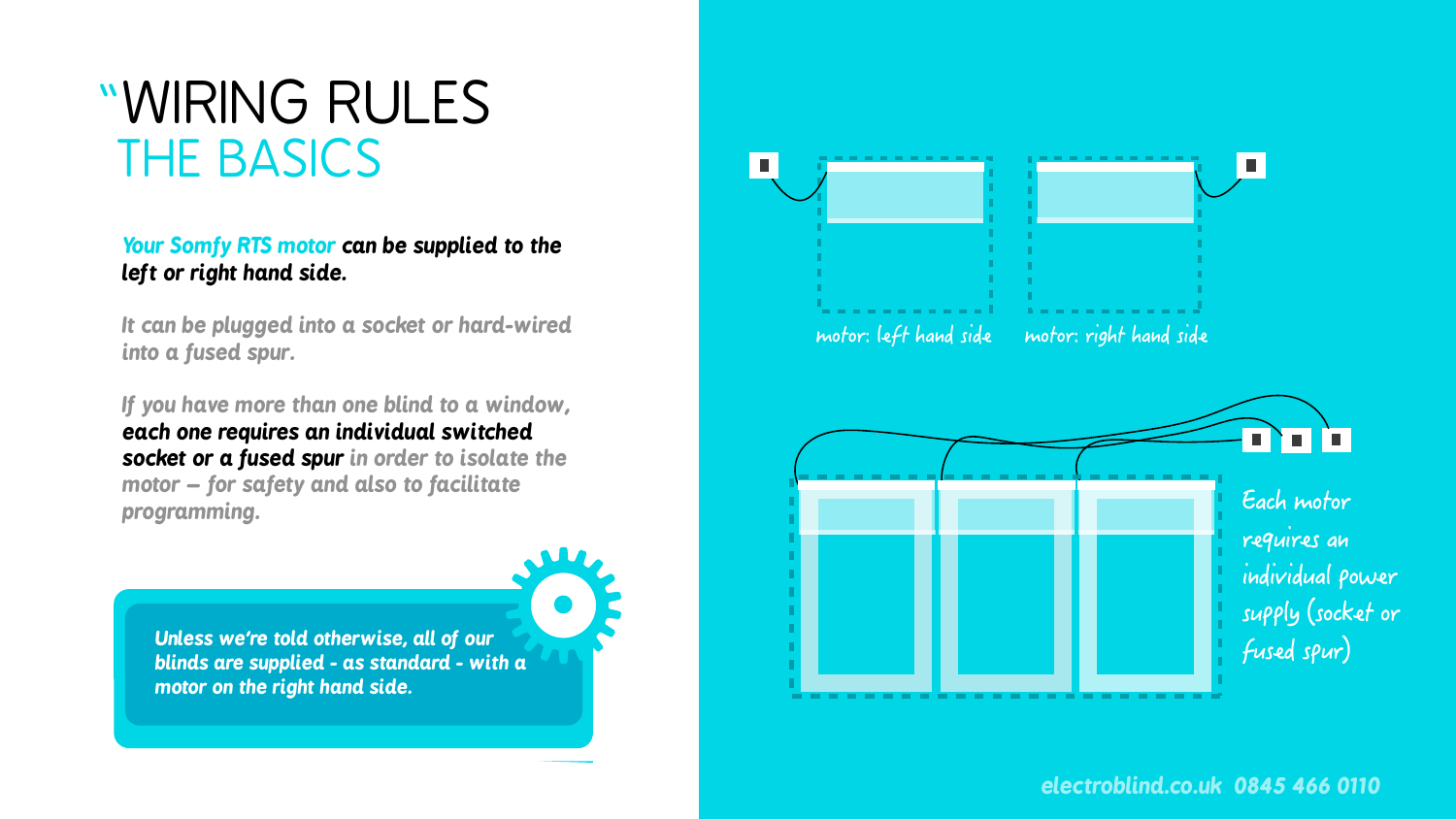*Motorised blinds can be fitted side by side. But the motors themselves should keep their distance.* 

*Motors positioned so that their motor heads are adjacent can cause interference to signalling, which means that your blinds operate erratically.* 

### "WIRING RULES MULTIPLE ADJACENT RTS MOTORS

*It's not always a problem, but it's better to be safe than sorry…* 

*[electroblind.co.uk](http://electroblind.co.uk) 0845 466 0110*



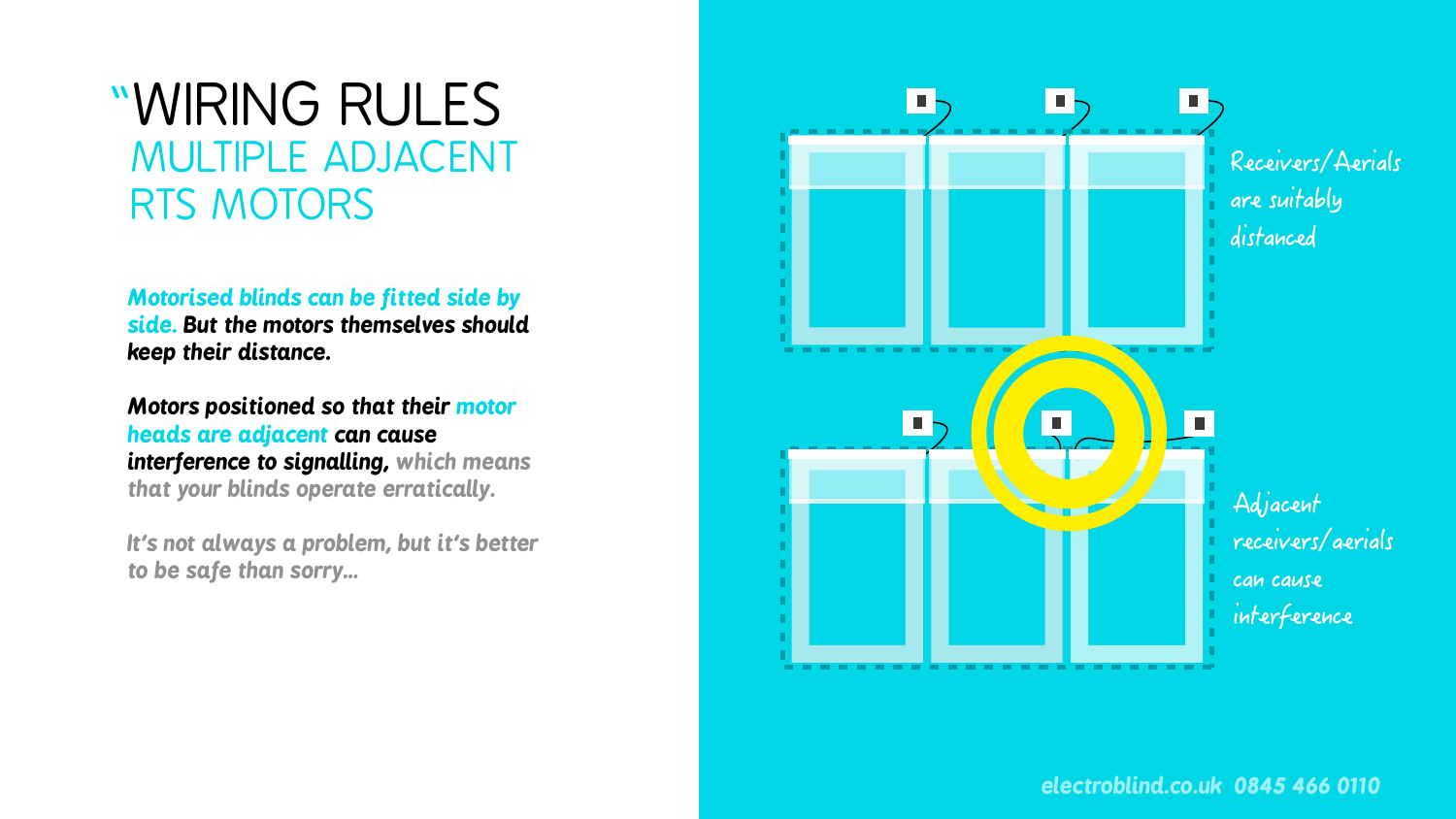*Your aerial is inside the power cord. Cut it off and you'll need a new motor.* 

*Replacing it is a 'factory-fit'. But realistically you'll need to replace your entire blind…* 

*You'll need to secure your Somfy power cord out of the way - this is generally above/behind the blind.* 

*Or you can loosely loop the spare Somfy power cord at the side. This works well with plasterboard walls - you can often drop spare wire behind.*



**Snake the wire and pin it behind your blind**





**Loop the wire - this works best when you can drop the spare wire into a wall cavity**

*[electroblind.co.uk](http://electroblind.co.uk) 0845 466 0110*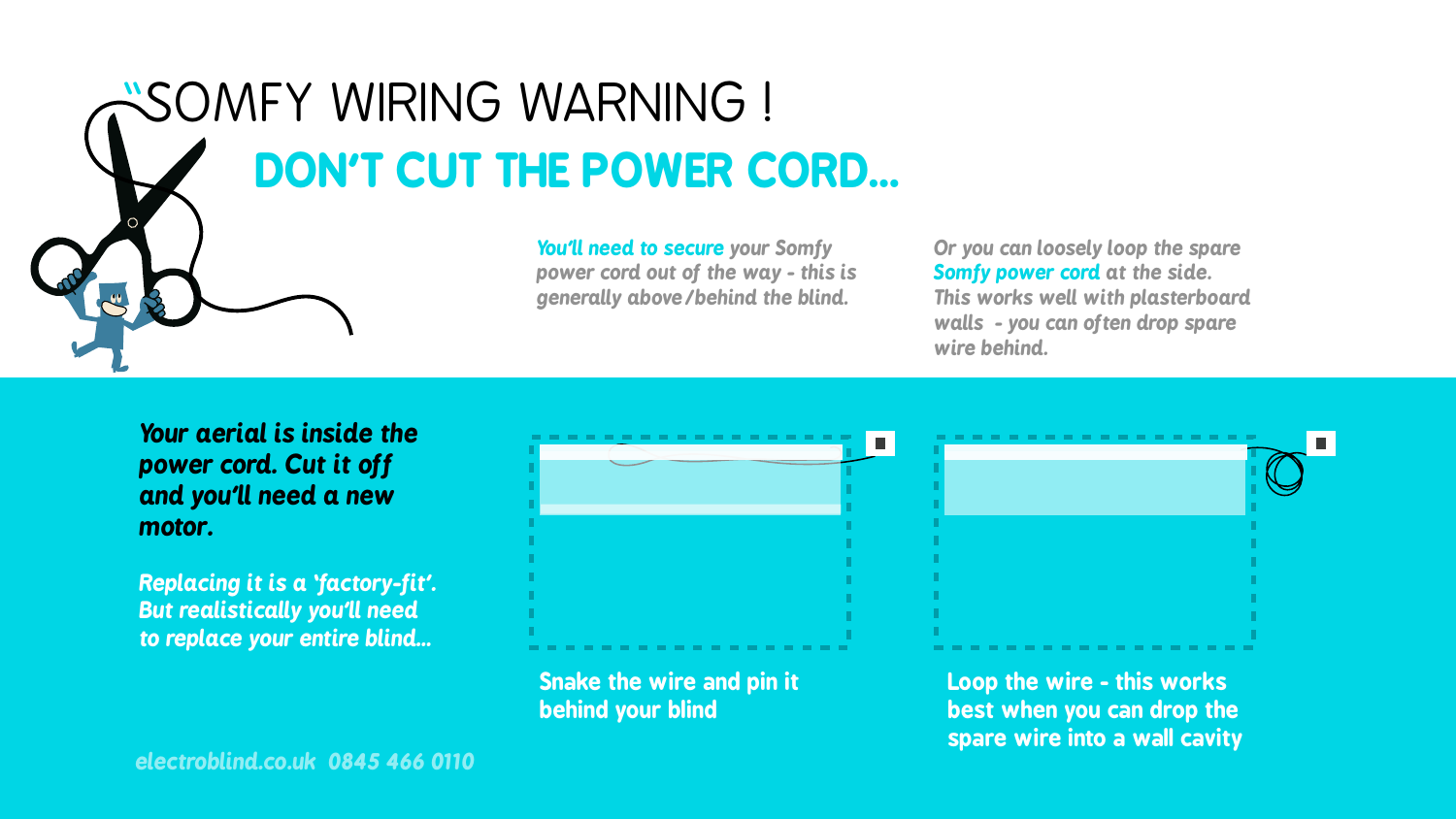**If the power cord gets cut accidentally during installation (and it happens) you'll need a new blind…**

*[electroblind.co.uk](http://electroblind.co.uk) 0845 466 0110*

### "SOMFY WIRING ANOTHER WARNING! *A sharp-eyed electrician 'tidying*

*up' your wiring can be an expensive mistake* 

> *Accidents happen. Communications fail. And it's easy to forget…*

*But if you've got it covered, the Sonesse 40RTS is a REALLY great motor.* 

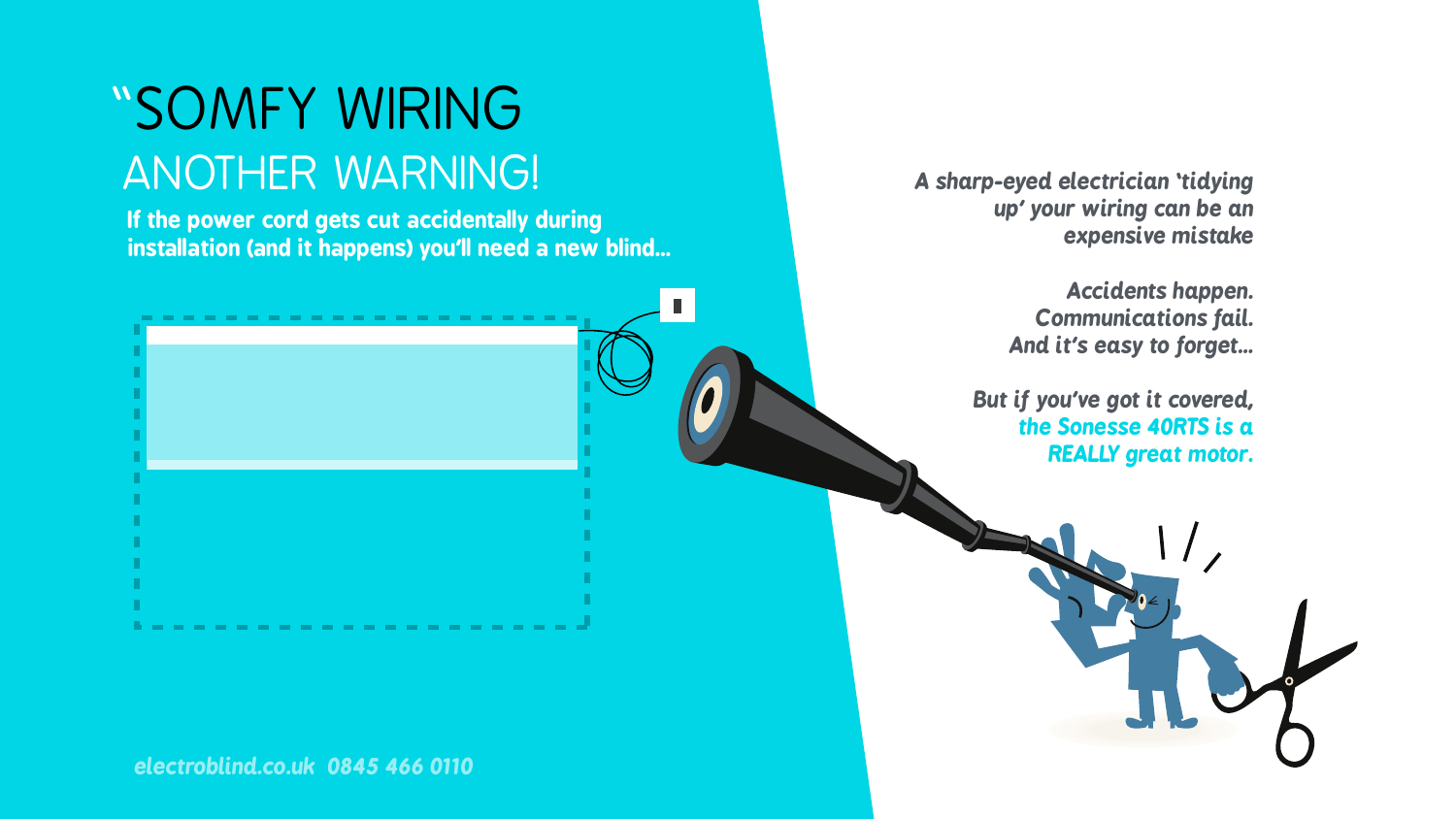### "SOMFY TECHNOLOGY

WIRELESS INTEGRATION TO YOUR HOME AUTOMATION SYSTEM

*Somfy RTS technology enables easy wireless integration to your home automation system via a spare DRY CONTACT PORT.* 

*You'll require an RTS Dry Contact Transmitter for every blind motor.* 

*Connection is simple and quick. Once connected, your engineer can programme your blinds to be operated via your HA System or enabled SmartPhone or Tablet* 

*And if you want, you can still use your Somfy remote controls.* 



*[electroblind.co.uk](http://electroblind.co.uk) 0845 466 0110*

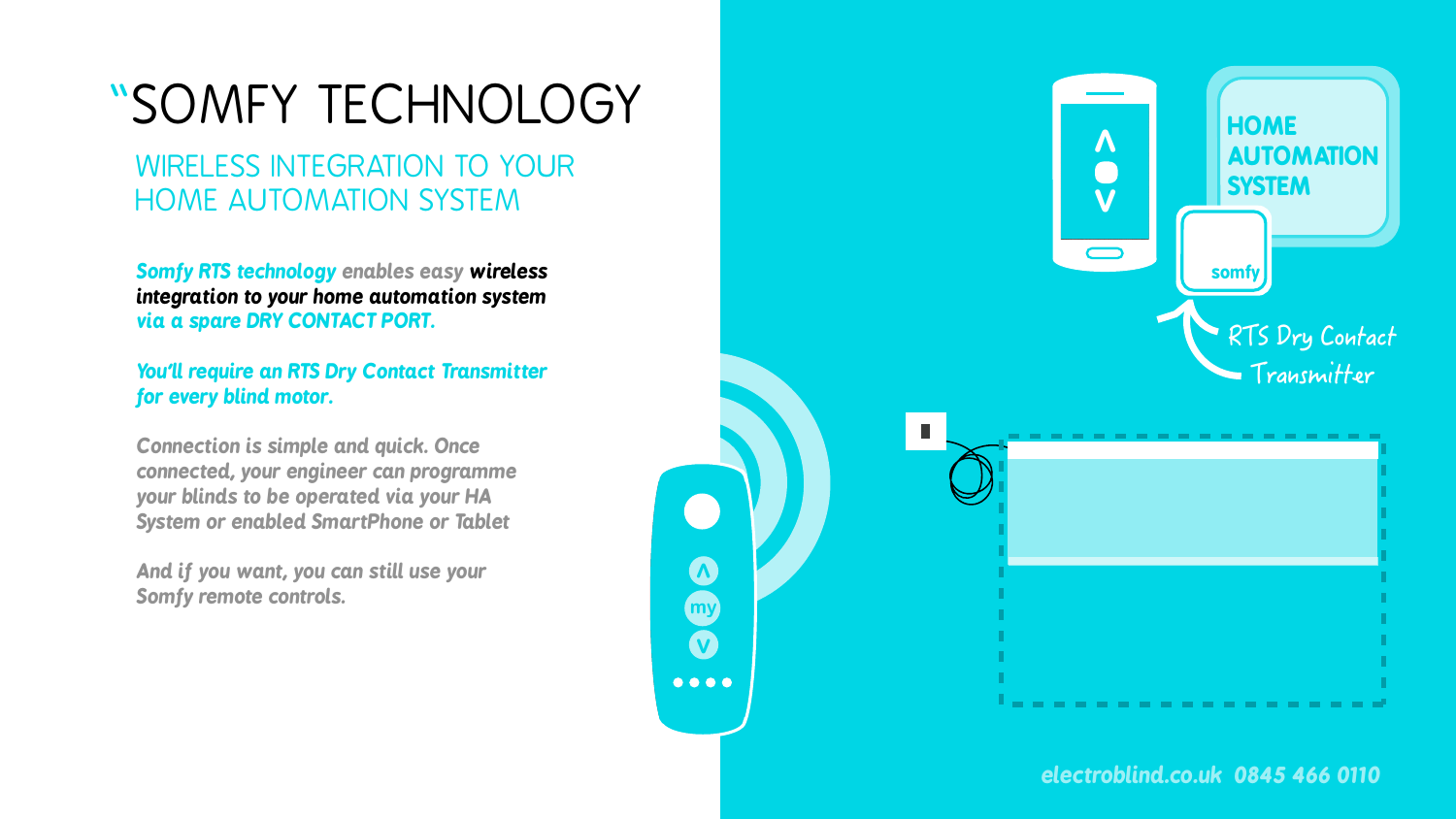### $\bullet$ REMOTE CONTROLS

**Operation is simple – once the blind has had its 'limits' set (the open position and the closed position) you simply tap either the 'UP' button' or the 'DOWN' button once and the blind will set off.**

**Operation is strictly 'PRESS ONCE' – you don't need to keep pressing the button – the blind will move up or down until it reaches its programmed 'limit' position.**

**You can stop your blind at any point while it's moving and adjust its position to suit.**

#### *Top & Bottom 'Limits'*

**You'll probably have a height your blinds regularly hang on a dayto-day basis. This position is easily set (using the remote control) and adjusted in-situ.**

**To trigger the intermediate position, press the middle STOP button at any point when your blind is stationary and the blind will automatically travel to your preferred position.**

#### *Optional Intermediate 'Limit'*

*SOMFY REMOTE CONTROLS can be wall-mounted or handheld. They're available with 1, 4 and 16 channels & are supplied in white as standard*



![](_page_7_Picture_11.jpeg)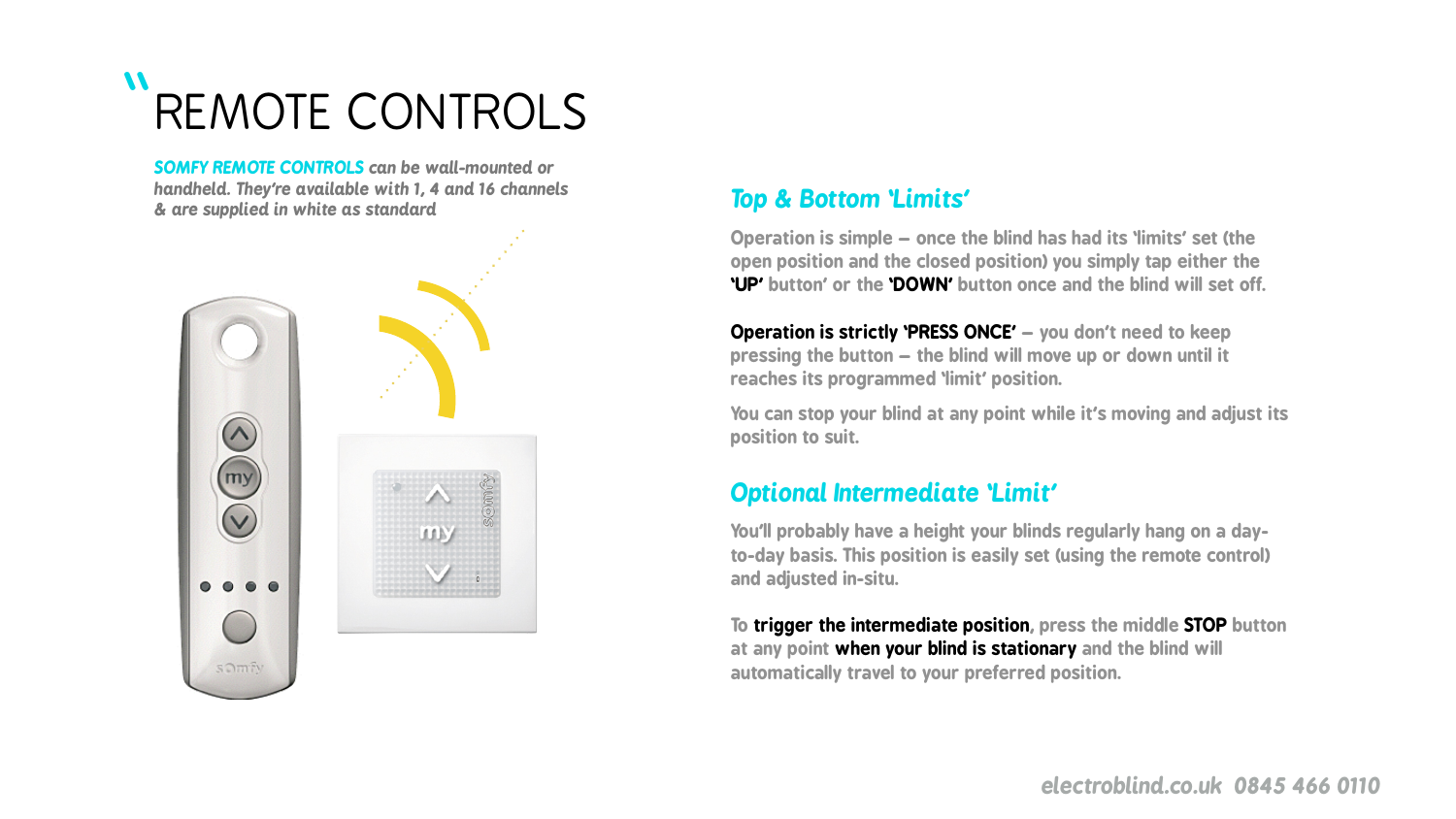*[electroblind.co.uk](http://electroblind.co.uk) 0845 466 0110*

![](_page_8_Picture_7.jpeg)

| <b>Product Code</b>        | <b>Sonesse 40 RTS</b>    |
|----------------------------|--------------------------|
|                            |                          |
| <b>Torque</b>              | 3Nm / 6Nm                |
|                            |                          |
| <b>Speed</b>               | 30RPM                    |
|                            |                          |
| <b>Minimum blind width</b> | 610mm                    |
|                            |                          |
| <b>Power cable length</b>  | <b>2500mm</b>            |
|                            |                          |
| <b>Aerial</b>              | ** inside power cable ** |
|                            | <b>100W</b>              |
| <b>Power consumption</b>   |                          |
| <b>Current</b>             | .44A                     |
|                            |                          |
| <b>Thermal work time</b>   | 4 minutes                |
|                            |                          |
| <b>Protection factor</b>   | <b>IP31</b>              |
|                            |                          |
| <b>Limit Switch Type</b>   | electronic               |
|                            |                          |
| <b>Sound Level</b>         | 44dBA                    |
|                            |                          |
| <b>Radio Frequency</b>     | 433.43 MHz rolling code  |
|                            |                          |
| wireless HA integration    | <b>YES</b>               |
|                            |                          |
|                            | motor                    |
|                            |                          |
|                            |                          |

#### **SOMFY**

### "TECHNICAL DATA

|                   | 889<br>$\begin{array}{ccccc}\bullet&\bullet&\bullet&\bullet\end{array}$<br><b>TELIS</b> | $\bullet$<br>$\Lambda$<br>my<br>$\overline{\mathbf{V}}$<br><b>SMOOVE</b> |
|-------------------|-----------------------------------------------------------------------------------------|--------------------------------------------------------------------------|
| colours           | white or black                                                                          | White / Black / Silver                                                   |
| models            | Single, 4 & 16 channel                                                                  | <b>Single channel</b>                                                    |
| style             | hand-held with wall-mount                                                               | wall-mount                                                               |
|                   |                                                                                         |                                                                          |
| timer option      | available on other models                                                               | available on other models                                                |
|                   |                                                                                         |                                                                          |
| sun / heat sensor | available as an add on                                                                  | available as an add on                                                   |
|                   |                                                                                         |                                                                          |

**wireless remote options**

![](_page_8_Picture_3.jpeg)